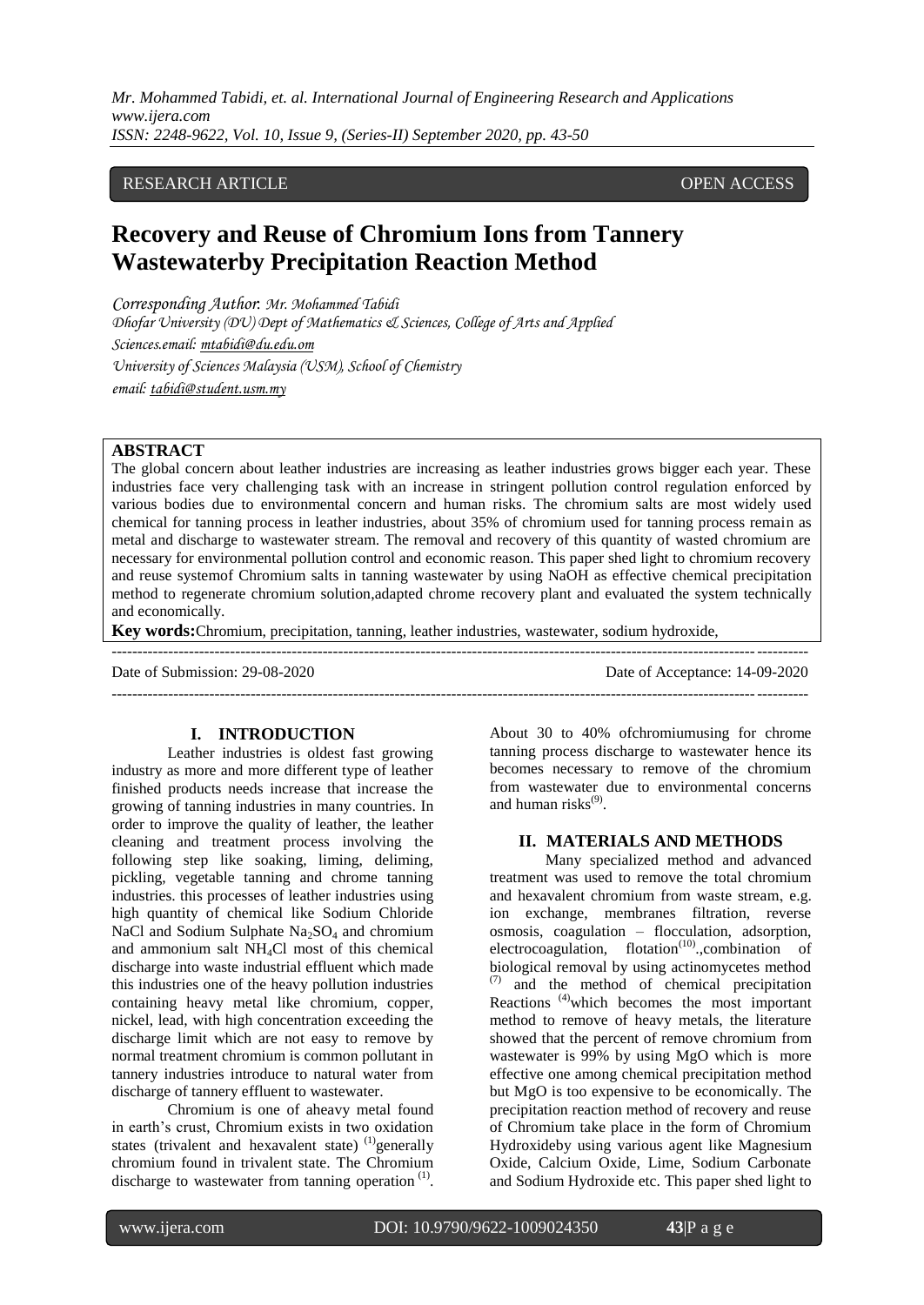present NaOH as superior chemical precipitation method used to recover and reuse chromium from wastewater<sup>(7).</sup>

Sodium Hydroxide is attempted to be a promising alternative for overcoming a Precipitation reaction method for recovery and reuse of Chromium.

the Chromium recovered by added of Sodium Hydroxide as Chromium Hydroxide, the Chromium Hydroxide is dissolved by using Sulphuric acid the recovered Chromium uses as tanning liquor (4) . This method is more effective and cleaner solution which can not affect the quality of leather.

| Daily pollution discharge details |                      |  |
|-----------------------------------|----------------------|--|
| parameters                        | total pollution load |  |
| COD (Total)                       | $1500 - 2200$        |  |
| COD(Soluble)                      | $1100 - 1500$        |  |
| <b>BOD(Total)</b>                 | $630 - 930$          |  |
| BOD(Soluble)                      | $440 - 670$          |  |
| <b>Total Solids</b>               | $5900 - 8500$        |  |
| Dissolved Solids                  | $5200 - 7000$        |  |
| Suspended Solids                  | $740 - 1500$         |  |
| Chloride                          | $1550 - 2400$        |  |
| Sulphide                          | $20 - 30$            |  |
| Sulphate                          | $480 - 780$          |  |
| Chromium                          | $20 - 30$            |  |
| Phosphorus                        | $2 - 7$              |  |
| Nitrogen                          | $110 - 190$          |  |
| Dried Sludge                      | $1600 - 2500$        |  |





#### **Technology Adopted for Chrome Recovery and Reuse System**

The list of equipment installed into the chrome recovery plantare stainless steel Screens fixed before the collection tank pump, effluent collection equipped with reactor and stirrer, sodium

hydroxide tank, with stirrer, chromium regeneration tank with mixer and dosing tank with dosing pump filled with Sulphuric acid and chromium liquor storage tank with Pump for regenerated chrome liquor. Figure 1-2 show process flow diagram for chrome recovery plant.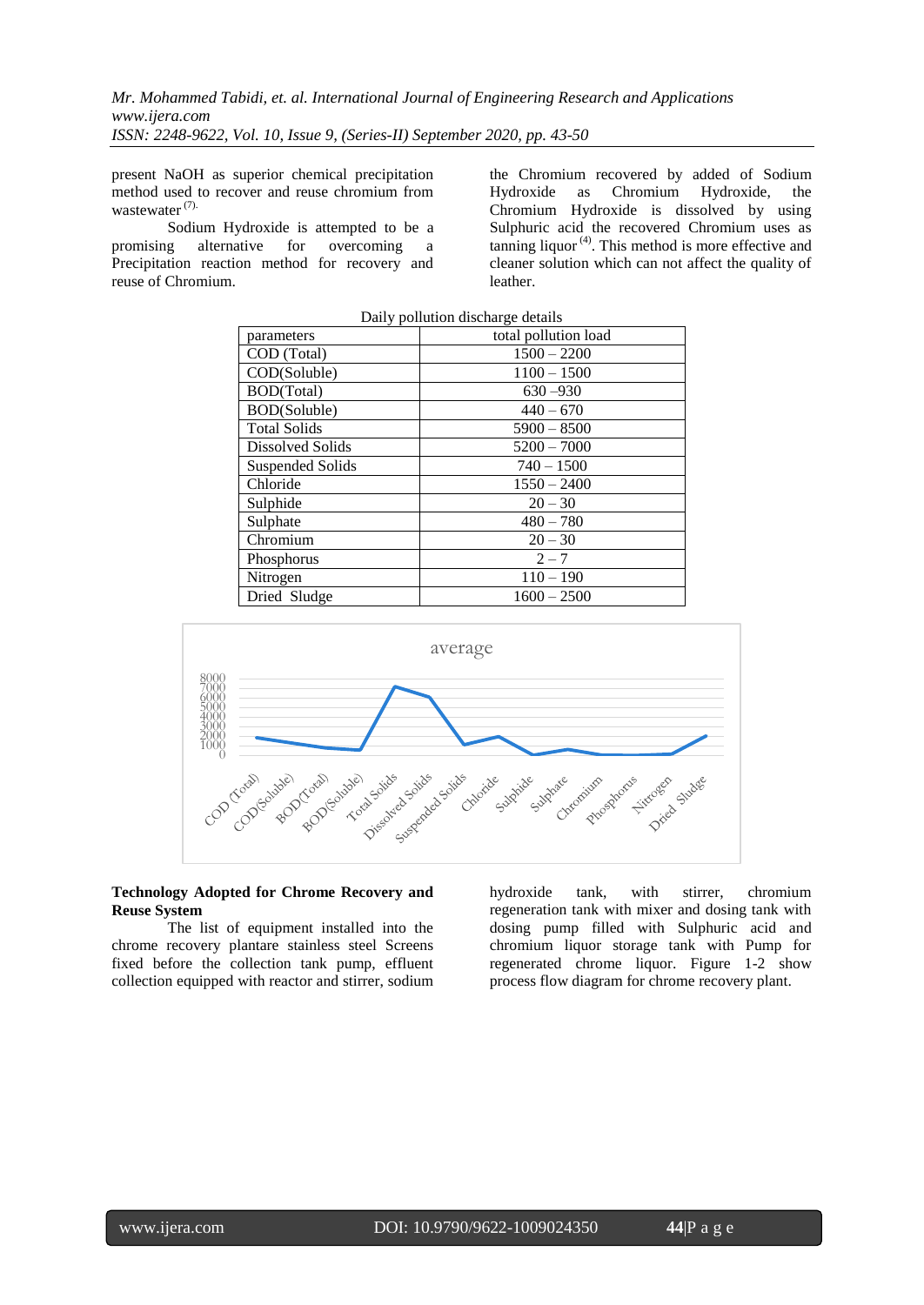

**Figure (1-2)**Process flow diagram for chrome recovery

# **Chrome Recovery Operation Procedures:**

The chrome tanning drums discharge solution into chromium drain channel ,tanning solution will be filtered with stainless steel screen fixed at inlet point of chrome liquor's collection tank to remove large impurities, from this point the sample was collected and used for all the tests in this study like  $Cr^{+3}$ ,  $Cr^{+6}$ , biological oxygen demand(BOD) chemical oxygen demand (COD) pH, total solids, suspended solids (SS), etc. the spent tanning solution pumped by the submersible pump from collection tank into separation tank the solution then stirred with the mechanical mixer in separation tank the solution then basified to pH vale of 11 by addition of caustic soda and a known quantity of calcium carbonated added to the solution with continuous stirring for a period of one hour and stopped to allowed the liquor to settle for 5 hrs. The two layers of supernatant and precipitate layers are formed. The two layers will be separated. The precipitate layer which contained Chromium trivalent separated from the salt and transferred to Chromium regeneration tank and stirring by mechanical stirrer connected to Chromium regeneration tank during stirring the Sulphuric acid is added from Sulphuric acid dosing tank to acidified solution and adjust the pHrange to2-3 in regeneration tank, theoretically,  $Cr^{3+}$  removal depends in solution pH and temperature, the treated chromium is transferred to the chromium liquor storage tank.

# **III. FUNDAMENTAL METHOD OF PRECIPITATION:**

# **Chemical Precipitation:**

The chemistry of chromium is usually try to described clearly particularly on reaction of hexaaquachromium (III) ion  ${(\text{Cr} (\text{H}_2\text{O})_6)}^3$ complex ions with ligands of water.

To achieve stabilization, the free hexaaquachromium (III) ion {Cr  $(H_2O)_6^3$ <sup>3</sup>Coordinated with anion containing free pairs electrons the stability depends on concentration of chromium metal and ligand, the number and orientation of and ligand of water as donor groups, the formed number and size of chelate ring and PH of solution<sup>(3)</sup>.

The reaction of free hexaaquachromium(III) ion  ${Cr (H<sub>2</sub>O)<sub>6</sub>}<sup>3</sup>$  with sodium hydroxide NaOH removed hydrogen ions from water ligand in the hexaaquachromium(III) ion, the hydrogen removed from the three water molecules attached to hexaaquachromium(III) ion  ${Cr (H_2O)_6}^3$  the chromium complex become without charge (neutral complex) it will become insoluble in water and it precipitated in the solution.

# **Hydroxide precipitation:**

Liquor solutions contain the violet, octahedral chromium (III) ion complex react with hydroxide to form precipitate of  ${Cr(OH)_3(H_2O)_3}$  (s)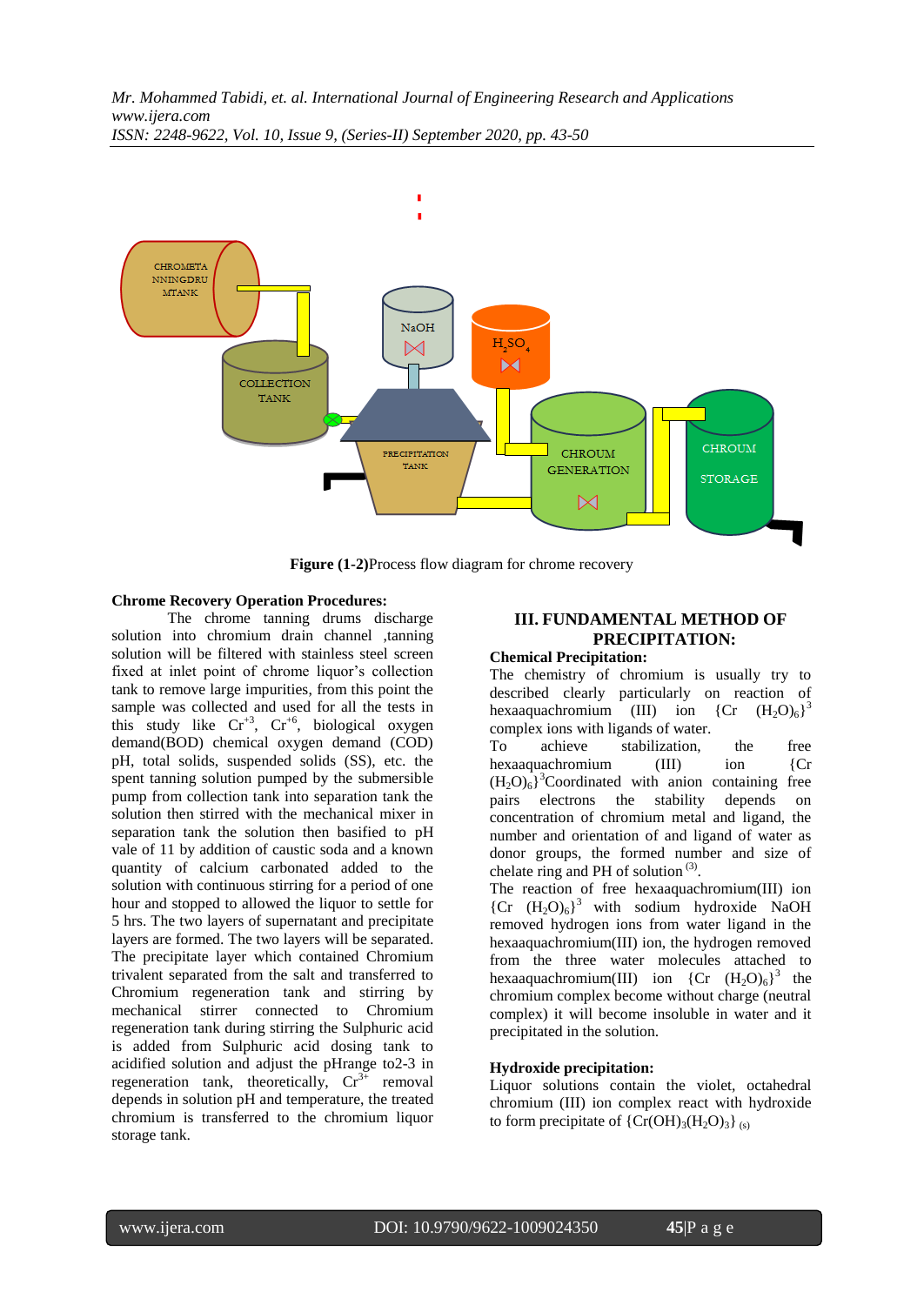#### **Reactions of hexaaquachromium ions with sodium hydroxide**

#### **Step-1 Adding hydroxide ions to 2+ hexaaquachromium ions**

 ${Cr (H<sub>2</sub>O)<sub>6</sub>}<sup>3+</sup> (aq) + 3OH<sup>-</sup>(aq)$   ${Cr(OH)<sub>3</sub>(H<sub>2</sub>O)<sub>3</sub>}<sub>(s)</sub> + 3H<sub>2</sub>O<sub>(l)</sub>$ *Violet solution* green solid.

Adding hydroxide ion till new complex formed and the this formed complex is neutral compound is insoluble in water and it is precipitated in the solution.





**{with addition of more hydroxide complex ions of (chromium (hydroxide III) ions) is neutralized and precipitated by ligand displacement OR replacement reactions as** 

 $[Cr (H<sub>2</sub>O)<sub>6</sub>]$ <sup>3+</sup> }

The formed precipitate of chromium hydroxide is written without including the water ligands as  $Cr(OH)_2$ .

**Step – 2 Adding acid to hexahydroxochromate(III) ions**

Chromium(III) hydroxide[ $Cr(OH)_{6}]^{3}$ . known as an amphoteric hydroxide. Chromium(III) hydroxides because owned characteristic of amphoteric compound which may reacts with bases

(hydroxide ions) to give  $[Cr(OH)<sub>6</sub>]$ <sup>3-</sup> and also when It reacts with acids like Sulphuric acid (hydrogen ions) to give  $[Cr (H<sub>2</sub>O)<sub>6</sub>]<sup>3+</sup>$ . When you add Sulphuric acid decreasing pH increasing  $H^+/H_3O^+$ concentration and protonating the chromium (III) complex. Because the hydrogen H+ get put back.

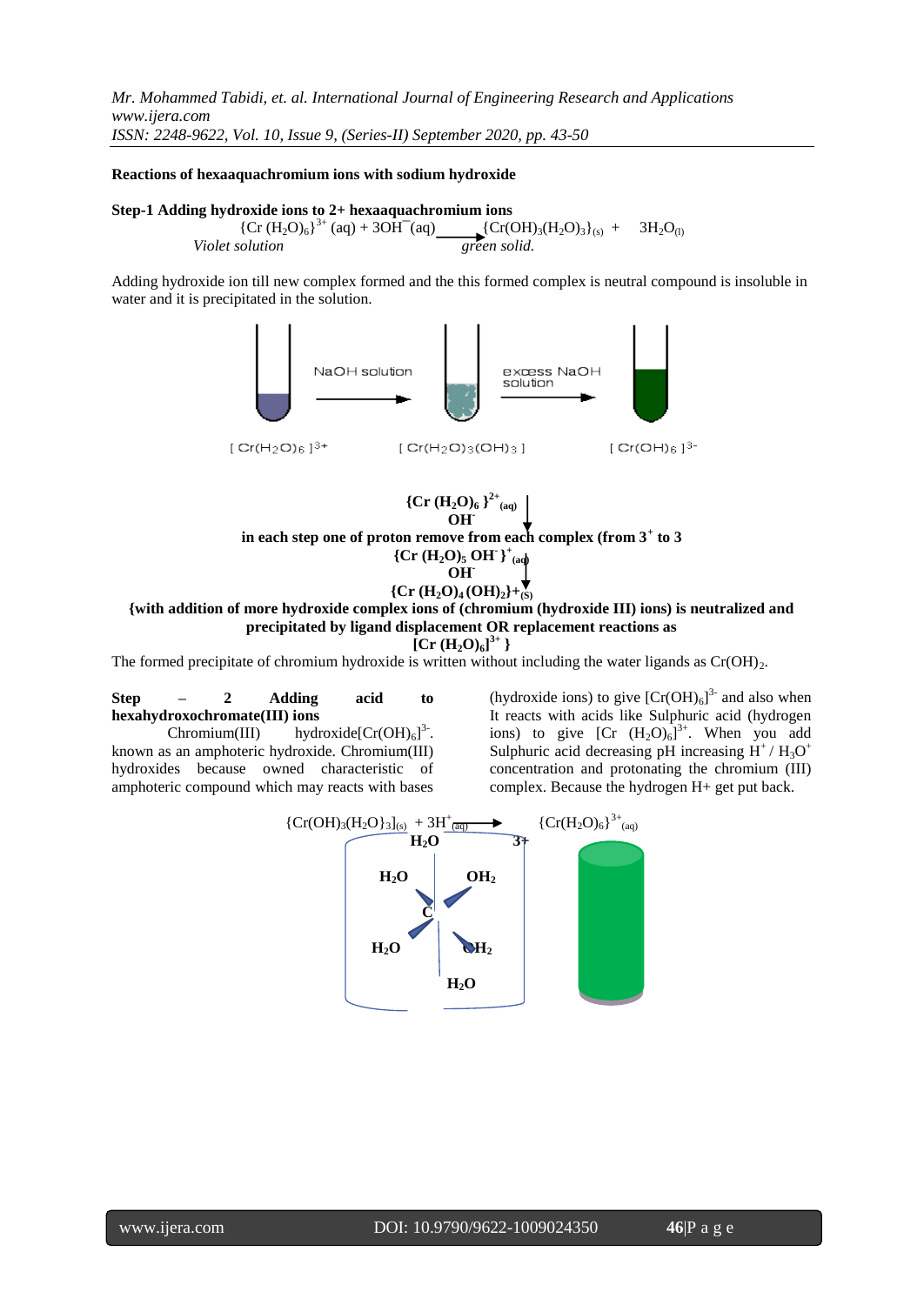

# **IV. RESULTS AND DISCUSSIONS**

The characteristic of tanning wastewater

The tanning liquor was acidifying and treated wastewater contained concentrated  $Cr^{3+}$ , BOD, see table (1) Measurements for the inlet streams of the treatment pilot plant and chromium recovery plant.

| Parameters      | Value           | Average total pollution load kg/day |
|-----------------|-----------------|-------------------------------------|
| pH              | $9 - 7$         |                                     |
| <b>BOD</b>      | $1000 - 3000$   | 1600                                |
| <b>COD</b>      | $2500 - 8000$   | 3400                                |
| Total solid     | $15000 - 25000$ | 20500                               |
| Dissolved solid | $13000 - 21000$ | 17000                               |
| Suspended solid | $2000 - 4000$   | 2100                                |
| Chloride Cl-    | $6000 - 9500$   | 4500                                |
| Sulphide        | $30 - 50$       | 40                                  |
| Sulphate        | $1400 - 2000$   | 1700                                |
| Total chromium  | $100 - 250$     | 130                                 |

All value accept pH are in mg/L source of the data Al Omania for tannery and leather industries. S. Oman

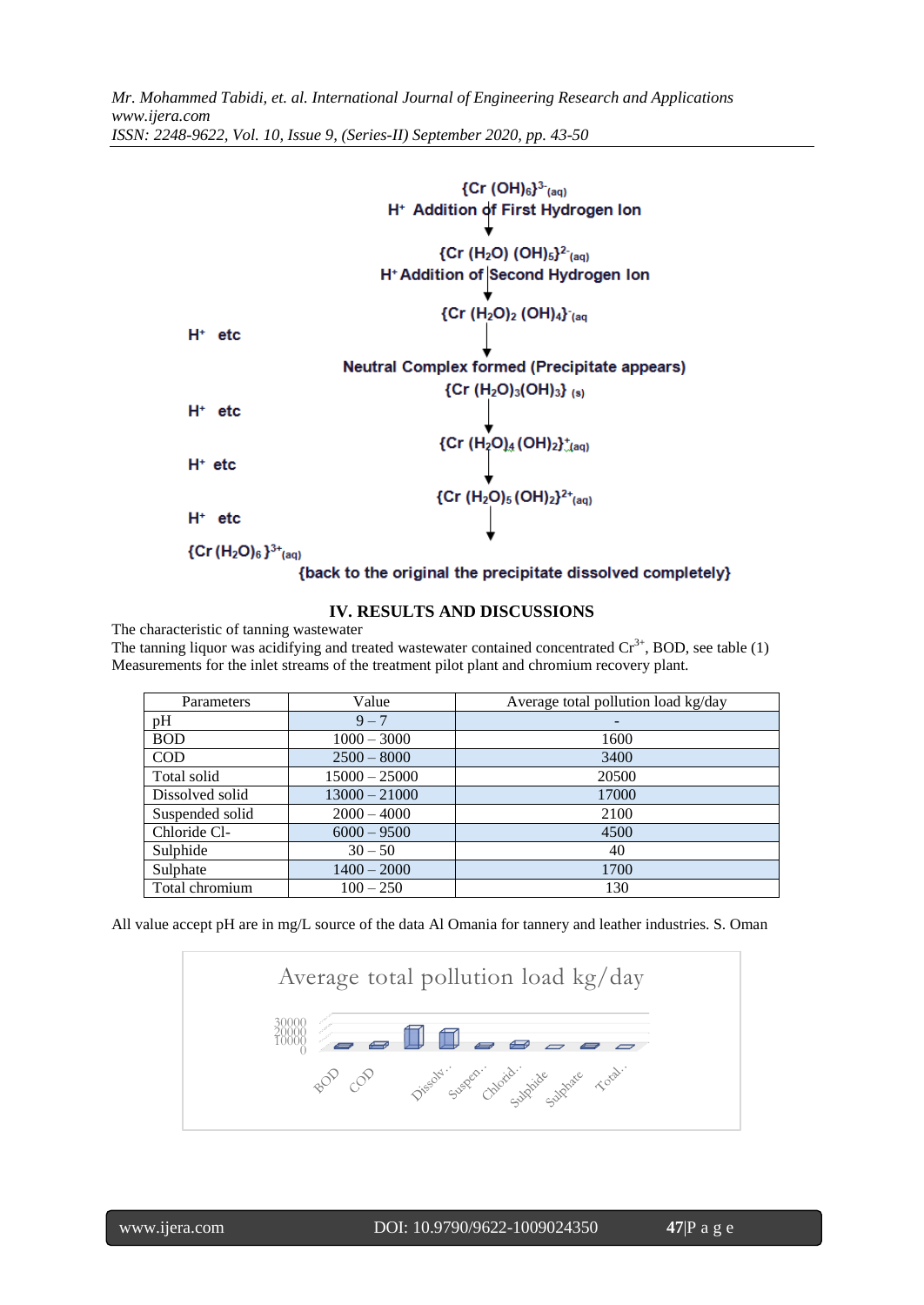| Parameter        | Chrome tanning |
|------------------|----------------|
| <b>BOD</b>       | 1.5            |
| COD              | 2.2.           |
| Total solids     | 70             |
| Dissolved solids | 60             |
| Suspended solids | 2.5            |
| Chloride         | 30             |
| Total chromium   | 38             |

Emission factors for Chrome tanning in AL Omania for tannery and leather industries.



#### Cost benefitanalysis:

The cost-benefit analysis is limited by the investment, performance, maintenance costs, and supply of chemicals. The recovery of chromium is profitable. Each year, the price of the new chromium salt increases, which brings additional benefits. According to Table 4, the total capital investment in the chromium recovery system is \$ 52,000 and the annual consumption of BCS is 240 tons per year. The waste is around 80 tons. The efficiency of the Chrome recovery system is greater than 99% We can collect 90% of the fluid from the

Chrome exhaust host from Chrome Drum. Therefore, 70% of the chromium salts can be recycled and reused from a cost-benefit analysis, and you can see that the cost recovered from chromium, including all costs, is around 400US / T, while that the new chromium salt can cost more than \$ 800 / t. The recovery period for the maintenance of the vineyard is less than three years. In addition to the direct economic benefits, the cost to operators, and the maintenance of waste management facilities is low.

| Total processing capacity                              | 3000tons           |
|--------------------------------------------------------|--------------------|
| Use of chromium salt (BCS)                             | 240tons/year       |
| Capital cost of the central chrome recovery system     | 52,000US\$         |
| Annual operating cost                                  | Cost in US Dollars |
| Maintenance                                            | 1,500              |
| Labor                                                  | 1,000              |
| Chemicals                                              | 9,000              |
| Electricity                                            | 500                |
| Miscellaneous                                          | 2,000              |
| Total annual operating cost                            | 14,000             |
| Financial cost                                         | 7,800              |
| Depreciation                                           | 7,800              |
| Total annual cost                                      | 29,600             |
| benefits                                               |                    |
| Value of chromium recovery @ about US\$800 per ton for | \$56,000           |
| 70tons                                                 |                    |
| Net profit / year                                      | \$26,000           |

(UNIDO)Regional workshop on design, operation and maintenance of effluent treatment plants 13 – 24 October 1997 – Chennai, India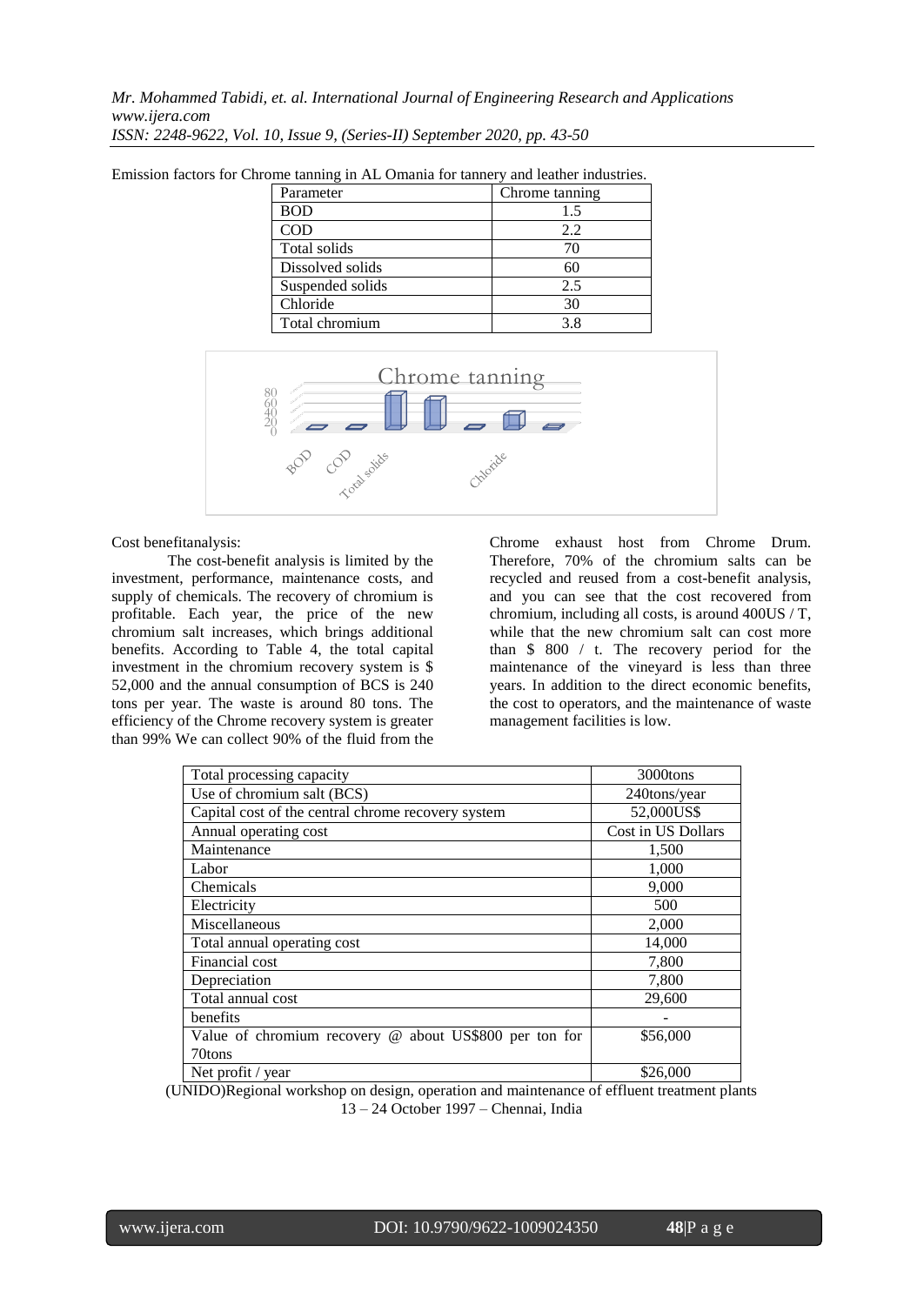#### **V. CONCLUSIONS**

Recovery of chromium(III) salts discharge through spent tanning solution from tannery effluent by using chemical precipitation reaction to precipitate chromium as chromic hydroxide( $Cr(HO)<sub>3</sub>$ .nH<sub>2</sub>O or  $Cr(OH)<sub>3</sub>$  $Cr(OH)<sub>3</sub>$  or  $CrH<sub>6</sub>O<sub>3</sub>$  $CrH<sub>6</sub>O<sub>3</sub>$ ) is performed this design show the Effect of sodium hydroxide as best precipitant coagulant which give a voluminous chromium sludge and it is therefore separate the chromium sludge by decanted the supernatant liquor and chrome slurry is dissolved in Sulphuric acid and chromium Sulphate  ${Cr_2(SO_4)_3}$ formed again as reusable liquor. The system is more than 99% efficient in recovery chrome from chrome tanning drum the level of chromium in wastewater reduce from  $100 - 150$  mg/L to  $10 - 20$ mg/L andit re-use water and this result in increasing financial benefit addition to prevent the disbursement of chromium pollution in environment.

#### **REFERENCES**

- [1]. R.S. Karale, P.B. Nangare and D.V. Wadkar, "Removal and Recovery of Hexavalent Chromium from Industrial Wastewater by Precipitation with Due Consideration to Cost Optimization", Journal of Environmental Research and Develeopment, vol. 2(2), pp. 209-216, 2007
- [2]. A. Esmaeili, A. Mesdaghi nia and R. Vazirinejad, "Chromium (III) Removal and Recovery from Tannery Wastewater by Precipitation Process", American Journal of Applied Sciences, vol. 2(10), pp. 1471-1473, 2005
- [3]. Zheng Y, Bai D. Physio-chemical-biological treatment of tannery wastewater. Industrial Water and Wastewater 2001;32(5):52e4.
- [4]. Baltpurvins, K.A., Burns, R.C., Lawrance, G.A., Stuart, A.D., 1997. Effect of electrolyte composition on zinc hydroxide precipitation by lime. Water Res. 31, 973– 980.
- [5]. Basu, M., Paul, A.K., 1999. Chromium resistant soil actinomycetes: their tolerance to other metals and antibiotics. Acta Microbiol. Immunol. Hungarica 46, 25–32
- [6]. Basu, M., Paul, A.K., 1999. Chromium resistant soil actinomycetes: their tolerance to other metals and antibiotics. Acta Microbiol. Immunol. Hungarica 46, 25–32.
- [7]. Bopp LH., Ehrlich HL., 1988. Chromate resistance and reduction in Pseudomonas fluorescens strain LB300. Arch. Microbiol. 155: 4426–4431.
- [8]. Panswad T, Techovanich A, Anotai J. A bench-scale study on chromium recovery

from tanning wastewater. Water Sci Technol 1995;31(9):73e81.Khan, A.G., 2001.

- [9]. Relationships between chromium biomagnififications factor, and mycorrhizae in plants growing on tannery efflfluent-polluted soil. Environ. Int. 26, 417–423.
- [10]. Kurniawan, T.A., Chan, G.Y.S., Lo, W., Babel, S., 2006. Physico-chemical treatment techniques for wastewater laden with heavy metals. Chem. Eng. J. 118, 83–98
- [11]. united nations industrial development organization regional programme for pollution control in the tanning industry in south east Asia
- [12]. [https://www.chemguide.co.uk/inorganic/co](https://www.chemguide.co.uk/inorganic/complexions/aquaoh.html) [mplexions/aquaoh.html](https://www.chemguide.co.uk/inorganic/complexions/aquaoh.html)
- [13]. Alguacil, F. J., et al. (2004). "Chromium (III) recovery from waste acid solution by ion exchange processing using Amberlite IR-120 resin: batch and continuous ion exchange modelling." Chemosphere**57**(8): 789-793.
- [14]. Avudainayagam, S., et al. (2003). "Chemistry of chromium in soils with emphasis on tannery waste sites." Rev Environ Contam Toxicol**178**: 53-91.
- [15]. {Alguacil, 2004 #6;Avudainayagam, 2003 #1;Avudainayagam, 2003 #2;Kowalik-Klimczak, 2017 #4;Liu, 2001 #8;Pietrelli, 2004 #7;Religa, 2015 #5;Selvaraj, 2018 #3}
- [16]. Avudainayagam, S., et al. (2003). "Chemistry of chromium in soils with emphasis on tannery waste sites." Rev Environ Contam Toxicol**178**: 53-91.
- [17]. Kowalik-Klimczak, A. and P. Gierycz (2017). "Scaling of nanofiltration membranes used for chromium(III) ions recovery from salt solutions." Water Sci Technol**76**(11-12): 3135-3141.
- [18]. Liu, M., et al. (2001). "Removal and recovery of chromium(III) from aqueous solutions by a spheroidal cellulose adsorbent." Water Environ Res**73**(3): 322- 328.
- [19]. Pietrelli, L. and L. Xingrong (2004). "Chitosan membrane: tool for chromium (III) recovery from aqueous solutions." Ann Chim**94**(5-6): 389-398.
- [20]. Religa, P. and A. Kowalik-Klimczak (2015). "Effect of interaction between anionic surfactants and poly(piperazine-amide) nanofiltration membranes used for chromium(III) recovery from saline solution." Water Sci Technol**72**(10): 1803- 1809.